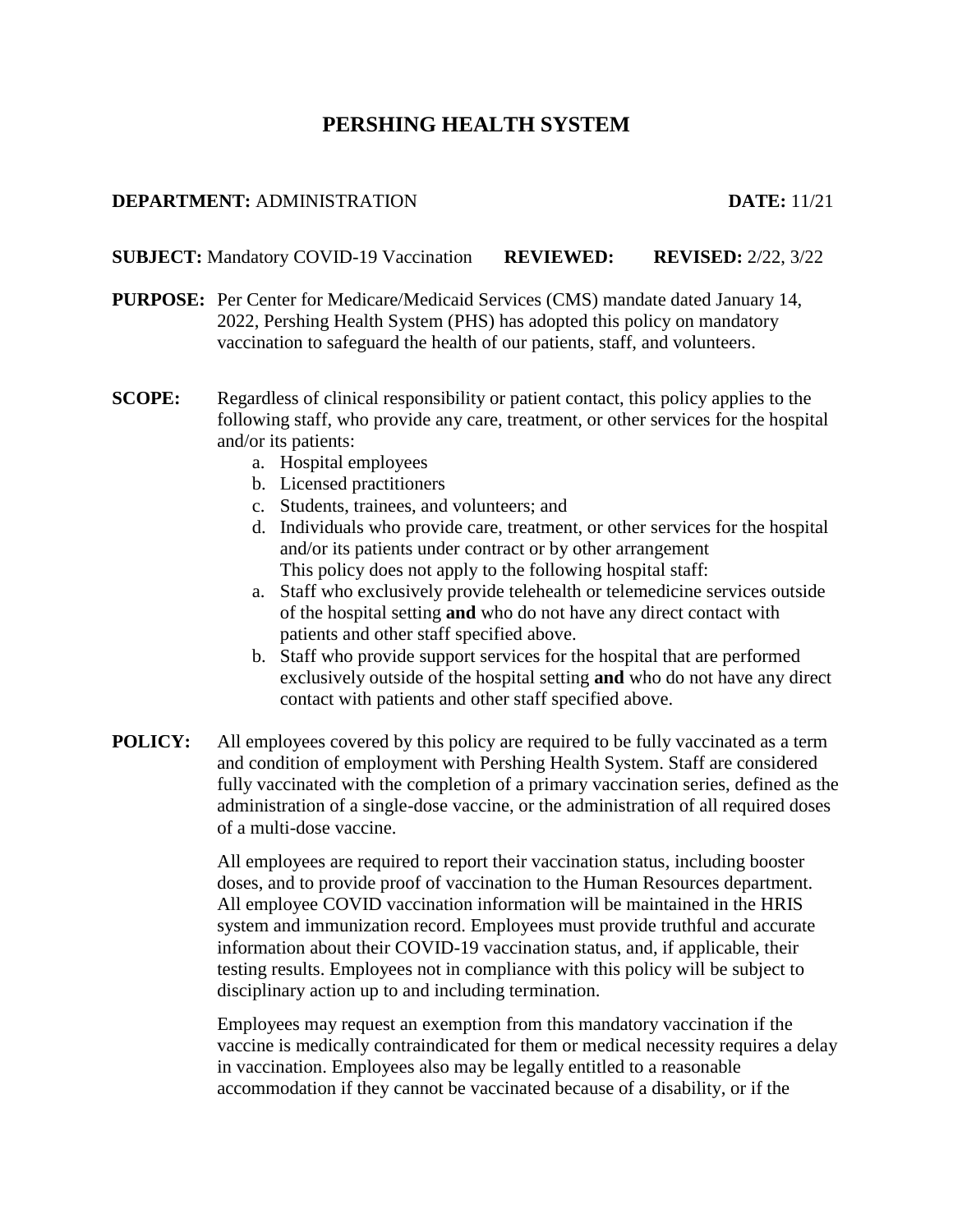provisions in this policy for vaccination and/or testing for COVID-19 conflict with a sincerely held religious belief, practice, or observance. Requests for exemptions and reasonable accommodations must be completed in writing by the employee using the "Request for Accommodation: Medical Exemption from Vaccination" or the "Religious Accommodation Request" form. All such requests will be turned in to the Human Resources department where they will be handled in accordance with applicable laws and regulations as well has applicable policies and procedures.

On March 15, 2022 or your first scheduled work day after March 15, 2022 any unvaccinated personnel will be subject to an unpaid leave of absence not to exceed 3 days to comply with the vaccination or termination will occur.

**Note**: A temporary delayed vaccination will be taken into account, as recommended by the CDC, due to clinical precautions and considerations, including, but not limited to, individuals with acute illness secondary to COVID-19, or individuals who received monoclonal antibodies or convalescent plasma for COVID-19 treatment within the last 90 days.

### **PROCEDURE:**

#### *Overview and General Information*

Per CMS, all PHS staff must be fully vaccinated no later than March 15, 2022.

To be fully vaccinated by March 15, 2022, an employee must:

• Obtain the first dose of a multi-dose vaccine no later than February 14, 2022; or single dose vaccine by February 14, 2022.

Employees may schedule their vaccination appointments at most local pharmacies.

### *Vaccination Status and Acceptable Forms of Proof of Vaccination*

All vaccinated employees are required to provide proof of COVID-19 vaccination, regardless of where the vaccination is received. Proof of vaccination status can be submitted by providing a paper copy of the vaccination record in person to the Human Resources department, or emailing a picture of the vaccination record to [Tiffanie.Bruner@phsmo.org](mailto:Tiffanie.Bruner@phsmo.org) or [Angela.Schmitt@phsmo.org.](mailto:Angela.Schmitt@phsmo.org)

Acceptable proof of vaccination status is:

- The record of immunization from a healthcare provider or pharmacy;
- A copy of the COVID-19 Vaccination Record Card;
- A copy of medical records documenting the vaccinations;
- A copy of immunization records from a public health, state, or tribal immunization information system; or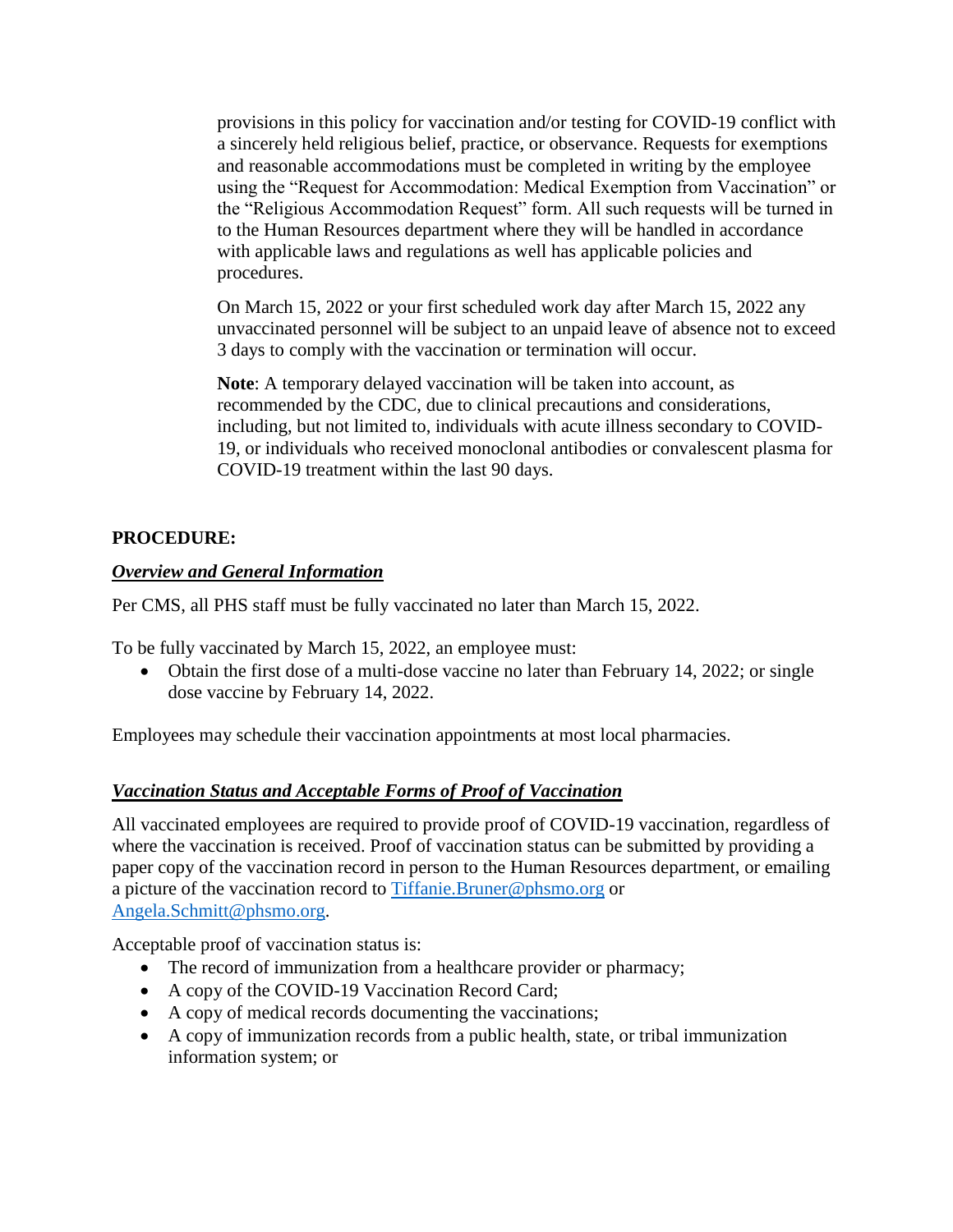A copy of any other official documentation that contains the type of vaccine administered, date(s) of administration, and the name of the healthcare professional(s) or clinic site(s) administering the vaccine(s).

All employees must inform Human Resources of their vaccination status by the end of business March 15, 2022.

## *Supporting COVID-19 Vaccination*

An employee will be allowed two (2) hours of paid time per dose to travel to the vaccination site, receive a vaccination, and return to work. This would mean that a maximum of four hours of paid time will be granted for employees receiving multi-dose vaccinations. Employee must be scheduled in order to receive the paid time. Paid time will not be paid if the vaccination(s) are received on employee's scheduled time off. This time will be paid at the employee's base rate and will be paid at straight time.

If an employee spends less time getting the vaccine, only the necessary amount of scheduled work time will be granted. Employees who take longer than the two-hour paid time will require the use of PTO.

Employees will be required to follow the facility's PTO/EIL Policy for any time missed due to side effects from the COVID-19 vaccination that prevent them from fulfilling their work duties. Employees who do not have PTO/EIL to cover time off due to side effects from the COVID-19 vaccine, will be unpaid.

Employees will be required to take the following steps to request paid time to obtain the COVID-19 vaccination:

- 1. Schedule appointment for vaccination(s);
- 2. Notify supervisor of scheduled appointment date, time, and location;
- 3. If schedule to work during the time of appointment, supervisor will notify HR of date/time of appointment;
- 4. Payroll Specialist will enter paid time into time sheet for any time missed due to vaccination appointment.

Employees will be required to notify their supervisor if they are unable to fulfill scheduled shifts due to side effects following the COVID-19 vaccination. Current PTO/EIL Policy will be followed for any scheduled time missed by employees.

### *Additional Covid 19 Mitigation Strategies*

PHS will implement additional strategies to prevent the transmission of COVID-19 related to unvaccinated employees, or those who have been granted an exemption as authorized by the law, or who have a temporary delay. All strategies will align with the Centers for Disease Control (CDC) guidance.

The following are actions taken to potentially reduce the risk of COVID-19 transmission: